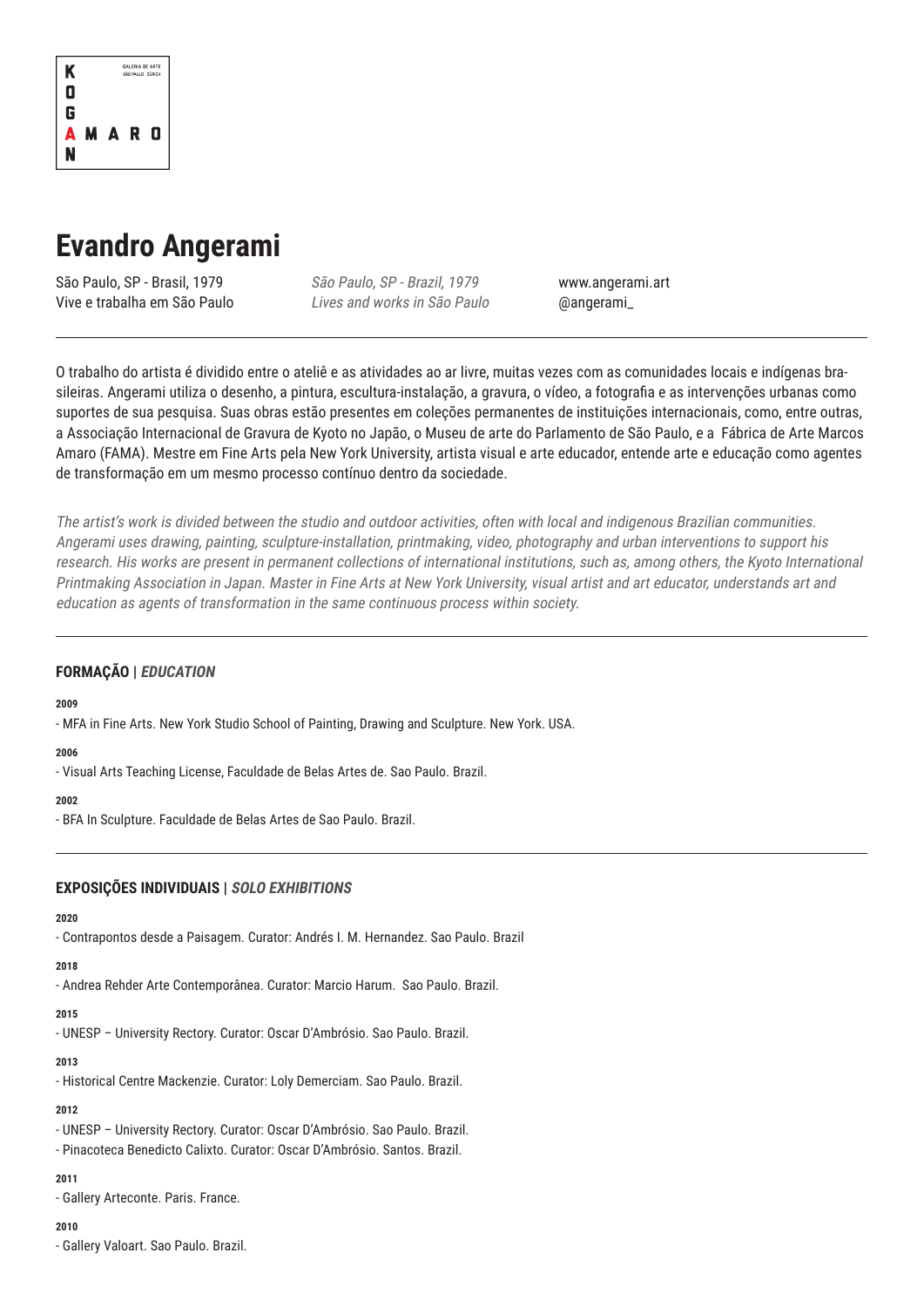## **2009**

- New York Studio School of Drawing Painting and Sculpture. New York. USA.

## **2008**

- BEA Art Hall Gallery. Curator: Alcinda Saphira. New York. USA.

## **2007**

- Palace 9 de julho, State Legislative Assembly of Sao Paulo. Curator: Emmanuel Von Massarani. Sao Paulo. Brazil

## **EXPOSIÇÕES COLETIVAS | GROUP EXHIBITIONS**

## **2019**

- Saphira & Ventura Art Gallery. New York, USA.
- 1º Salão Vermelho de Arte Degenerada. Rio de Janeiro. Brazil.
- 25º Salão dãe arte de Praia Grande. Praia Grande. Brazil
- III FINART International Festival of Graphic Arts. Sao Paulo. Brazil.

### **2018**

- Saphira & Ventura Art Gallery. New York, USA.
- Galeria Aécio Sarti. Paraty. Brazil.
- II FINART International Festival of Graphic Arts. Sao Paulo. Brazil.

## **2017**

- ExpoArt. Tokyo. Japan.
- The Print Space Gallery. London. UK.
- Museum of Art Canãdense. Cañada de Gomes. Argentina.
- ArtBrazil. Miami, USA.
- Saphira & Ventura Art Gallery. New York, USA.
- Saphira & Ventura Art Gallery. Sao Paulo. Brazil.
- Arte e Cultura na Kebrada Festival. Sao Paulo, Brazil.
- Bushwick Open Studios. New York, USA.
- Take Over. Nau Bostik. Barcelona, Spain.
- Upfest Festival. Bristol, United Kingdom.

### **2016**

- International Engraving Association of Kyoto. Japan.
- Museum of Contemporary Art MAC. Bogota. Colombia.
- Gallery Oriente. Rio de Janeiro. Brazil.
- Verve Gallery. Sao Paulo. Brazil.
- Upfest Festival. Bristol, United Kingdom.
- We Are Croydon. London, United Kingdom
- Arte e Cultura na Kebrada Festival. Sao Paulo, Brazil

### **2015**

- Gallery Garage, Sao Paulo. Brazil.
- Arte e Cultura na Kebrada Festival. Sao Paulo, Brazil

## **2014**

- Gallery Bankgaard. Glusted. Denmark.

### **2011**

- Gallery Artconte. Paris. France. (July 2011)
- Gallery Artconte. Paris. France. (March 2011)

### **2009**

- United Nations UN. New York. USA.

## **2008**

- BEA Art Hall Gallery. New York. USA.
- SE Foundation. New York. USA.

## **2007**

- Sao Paulo's City Council. Sao Paulo. Brazil